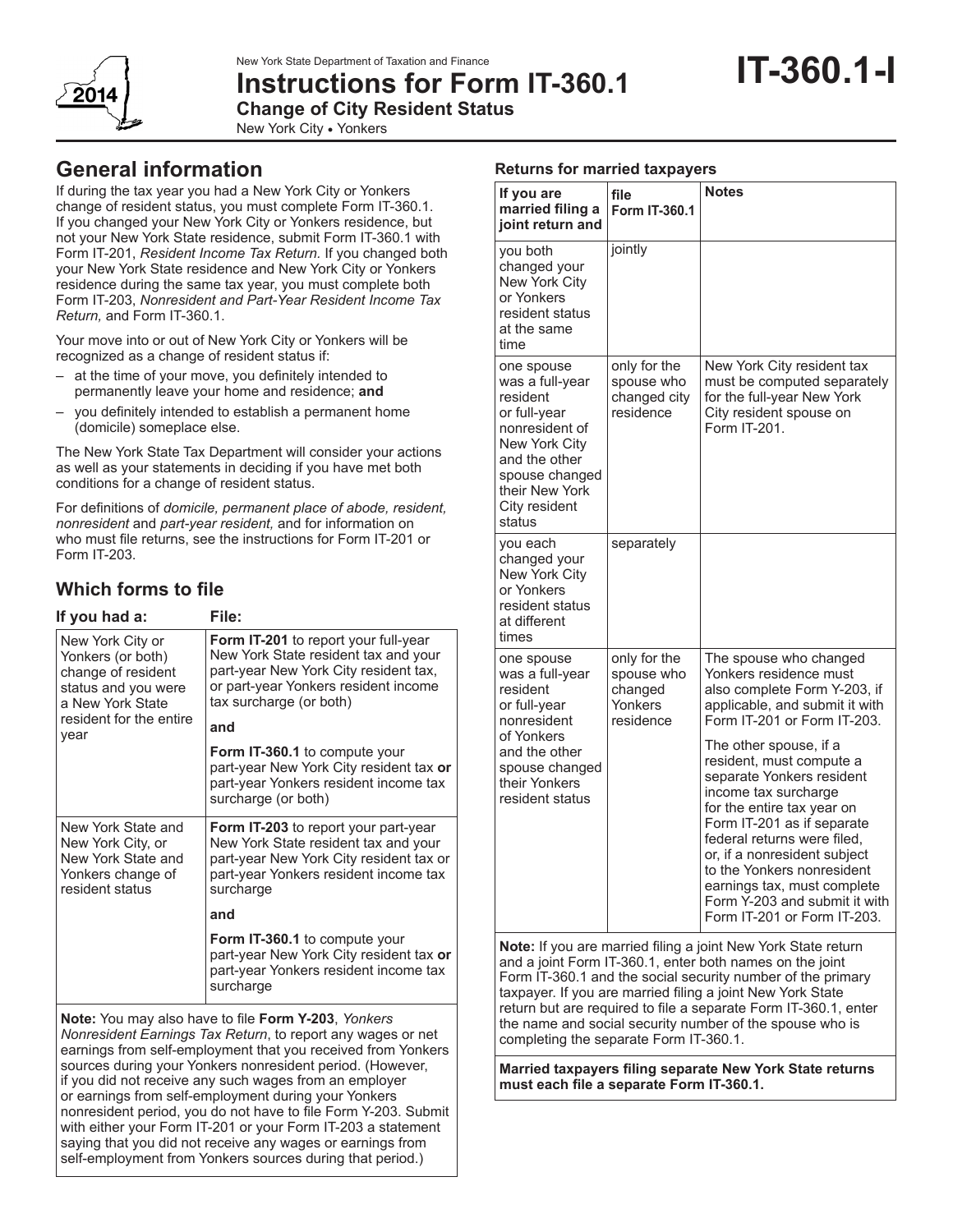#### **Page 2** of 8 **IT-360.1-I** (2014)

#### **How to file**

Submit Forms IT‑360.1 and Y‑203, if applicable, with either your resident return, Form IT‑201, or your nonresident and part-year resident return, Form IT‑203.

### **Income and deductions – special accruals**

Your accrued income as an individual moving out of New York City is income you earned in your New York City resident period but received after you became a nonresident of New York City. Your accrued income as an individual moving into New York City is non-New York **State** source income you earned in your nonresident period but received after you became a New York City resident. Income accrues to you as a taxpayer when the amount becomes fixed and determinable **and** you have an unrestricted right to receive it. An accrued expense is a cost that has been incurred but not yet paid.

**If you moved out of New York City,** you must include on Form IT‑360.1 any item of income, gain, loss, or deduction which, under an accrual method of accounting, would be reportable at the time you changed your residence. This includes income or gain you elected to report on the installment basis. You must also accrue to New York City the total taxable amount of lump-sum distributions subject to the separate tax on lump-sum distributions (Form IT-230).

Accruals are not required if you file a bond or other acceptable security in an amount equal to or greater than the amount of additional New York City resident tax that would be due if the accrued items were included on your part-year resident return, and you include the accrued amount on your New York State return for subsequent tax years as if no change in resident status occurred. If you elect to file a bond instead of accruing income, you will need Form IT-260, *New York State and New York City Surety Bond Form – Change of Resident Status – Special Accruals*. If you elect to file other acceptable security instead of accruing income, you will need Form IT-260.1, *Change of Resident Status – Special Accruals*.

As a resident, if you received proceeds from lottery winnings (the amount of winnings less the amount of the wager) of more than \$5,000 from a state lottery, the proceeds are subject to New York State, New York City (if applicable) and Yonkers (if applicable) income tax withholding. Form W‑2G, *Certain Gambling Winnings,* will serve as acceptable security in lieu of making a special accrual of lottery winnings as required by the Tax Law.

**If you became a New York City resident** during the tax year, you must accrue any item of income, gain, loss, or deduction which, under an accrual method of accounting, would be reportable at the time you changed your residence, except that no accrual is required or allowed for items of income, gain, loss, or deduction derived from or connected with New York State sources.

Any item of income, gain, loss, or deduction accrued up to the time you changed your residence must be excluded in determining your New York City taxable income, or total taxable amount of lump-sum distributions for the year of change or any subsequent year.

# **Standard deduction**

If you claimed the standard deduction on Form IT-201 or Form IT‑203, you must claim the standard deduction on Form IT‑360.1.

| <b>Filing status</b>                                                      | <b>Standard</b><br>deduction |
|---------------------------------------------------------------------------|------------------------------|
| Single $\mathcal D$ and you can be claimed as a dependent                 |                              |
| Single 10 and you cannot be claimed as a dependent                        | 7.800                        |
| Married filing joint return $\oslash$ , or qualifying widow(er) $\oslash$ | 15,650                       |
|                                                                           | 7,800                        |
| Head of household 4 (with qualifying person)  10,950                      |                              |

### **How to prorate your standard deduction and dependent exemptions**

If you changed your New York City resident status, you have to prorate your standard deduction and your dependent exemptions. To do this, first determine the number of full months you spent as a New York City resident during your 12-month tax year. Count any period of more than one-half month as a full month; do not count a period of one-half month or less. Then use the *Proration chart* below to find the allowable amount of your standard deduction and exemptions.

|                            | <b>Proration chart</b>                            |                                                      |                                                                                              |                                          |                          |                                                                      |  |  |  |  |
|----------------------------|---------------------------------------------------|------------------------------------------------------|----------------------------------------------------------------------------------------------|------------------------------------------|--------------------------|----------------------------------------------------------------------|--|--|--|--|
| <b>Number</b><br>of months |                                                   |                                                      | <b>Standard deduction</b>                                                                    |                                          |                          | <b>Dependent</b><br>exemption(s)                                     |  |  |  |  |
|                            | Single and can<br>be claimed on<br>another return | Single and cannot<br>be claimed on<br>another return | <b>Married filing joint</b><br>return and<br>Qualifying<br>widow(er) with<br>dependent child | <b>Married filing</b><br>separate return | <b>Head of household</b> | Value of one<br>dependent<br>exemption<br>(rounded in<br>some cases) |  |  |  |  |
|                            | \$<br>258                                         | \$<br>650                                            | \$1,304                                                                                      | \$<br>650                                | \$<br>913                | 83<br>\$                                                             |  |  |  |  |
| 2                          | 517                                               | 1,300                                                | 2,608                                                                                        | 1,300                                    | 1,825                    | 167                                                                  |  |  |  |  |
| 3                          | 775                                               | 1,950                                                | 3,912                                                                                        | 1,950                                    | 2,738                    | 250                                                                  |  |  |  |  |
| 4                          | 1,033                                             | 2,600                                                | 5,217                                                                                        | 2,600                                    | 3,650                    | 333                                                                  |  |  |  |  |
| 5                          | 1,292                                             | 3,250                                                | 6,521                                                                                        | 3,250                                    | 4,563                    | 417                                                                  |  |  |  |  |
| 6                          | 1,550                                             | 3,900                                                | 7,825                                                                                        | 3,900                                    | 5,475                    | 500                                                                  |  |  |  |  |
| 7                          | 1,808                                             | 4,550                                                | 9,129                                                                                        | 4,550                                    | 6,388                    | 583                                                                  |  |  |  |  |
| 8                          | 2,067                                             | 5,200                                                | 10,433                                                                                       | 5,200                                    | 7,300                    | 667                                                                  |  |  |  |  |
| 9                          | 2,325                                             | 5,850                                                | 11,737                                                                                       | 5,850                                    | 8,213                    | 750                                                                  |  |  |  |  |
| 10                         | 2,583                                             | 6,500                                                | 13,042                                                                                       | 6,500                                    | 9,125                    | 833                                                                  |  |  |  |  |
| 11                         | 2,842                                             | 7,150                                                | 14,346                                                                                       | 7,150                                    | 10,038                   | 917                                                                  |  |  |  |  |
| 12                         | 3,100                                             | 7,800                                                | 15,650                                                                                       | 7,800                                    | 10,950                   | 1,000                                                                |  |  |  |  |

# **Proration chart**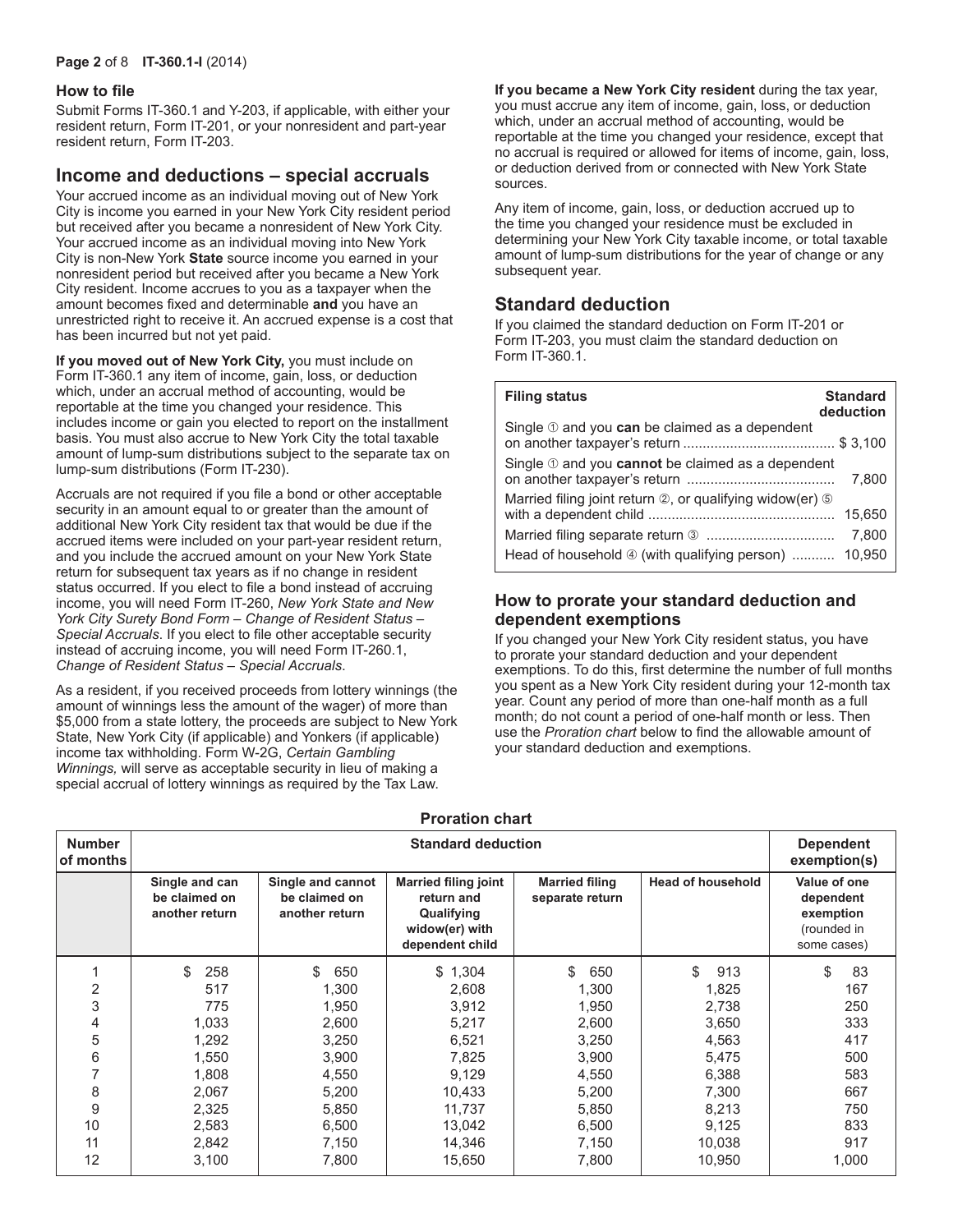If you are married and filing separate returns and one of you claims the standard deduction, the other must also claim the standard deduction. If you are married and filing a joint New York State return but are separately computing your tax for New York City, use the *Married filing separate return* column to find your prorated standard deduction.

**Example 1:** *You and your spouse moved into New York City on April 1; your 3-month city nonresident period is January through March; your 9-month city resident period is April through December. Your standard deduction on your joint New York State return for the entire year is \$15,650. Your standard deduction for the nine months that you and your spouse were New York City residents, based on the* Proration chart, *is \$11,737.*

If you have more than one dependent exemption, use the *Proration chart* on page 2 and multiply the value of one dependent exemption (the right-hand column) by the number of your dependent exemptions claimed on Form IT‑201 or Form IT‑203.

**Example 2:** *You are married filing a joint return and have two dependent children. On July 10 you moved from New York City to Rochester. You are entitled to two dependent exemptions totaling \$2,000. For New York City purposes, you must prorate the dependent exemption to conform with your six-month city resident period (January through June). Your prorated dependent exemptions total is \$1000 (2 dependent exemptions × 500).*

If only one spouse changed New York City resident status during the year, New York City resident taxes must be computed separately. The spouse who was a full-year resident of New York City must compute full‑year city resident tax on Form IT‑201. A Form IT‑360.1 must be completed for the spouse who changed city resident status to compute a prorated New York City resident tax. Use the standard deduction portion of the *Proration chart* on page 2 for your filing status.

**Example 3:** *You are married and filing a joint New York State return. You are a full-year resident of New York City. Your spouse moved into New York City on September 4. You must compute a separate New York City resident tax for the entire tax year on your joint New York State Form IT-201*. *Your spouse, who changed city residence status as of September 4, must complete a separate Form IT-360.1 for the four-month resident period. Your standard deduction on your joint return for the entire year is \$15,650. However, the married filing separate return standard deduction for the four months your spouse was a New York City resident, based on the* Proration chart, *is \$2,600.*

# **Specific instructions**

See the instructions for your tax return for the *Privacy notification* or if you need help contacting the Tax Department.

# **Name(s) and social security number**

Enter your name and social security number exactly as they appear on your Form IT‑201 or Form IT‑203. Also enter your spouse's name, if applicable. See *Returns for married taxpayers* on the front page of these instructions.

# **Change of resident status box**

Mark an *X* in the box that shows your specific change of resident status:

**Box (A), New York City change of residence –** Mark this box if you moved into or out of New York City. Complete Parts 1, 2, 3, and 4 of Form IT‑360.1.

**Box (B), Yonkers change of residence –** Mark this box if you moved into or out of Yonkers. Complete Parts 1 and 5 of Form IT‑360.1.

**Box (C), New York City and Yonkers change of residence**  Mark this box if you moved from New York City to Yonkers or from Yonkers to New York City. Complete the entire Form IT‑360.1.

# **Part 1 – New York adjusted gross income**

### **Lines 1 through 18**

**Enter in Column A** the amounts of income and adjustments reported on your **federal** return.

**Enter in Column B** that part of the income included in Column A that you received from all sources while you were a **New York City resident.**

**Enter in Column C** that part of the income included in Column A that you received from all sources while you were a **Yonkers resident.**

### **Line 19 – New York adjustments**

Compute the additions to or subtractions from your federal adjusted gross income that you entered in Column A as if you were a New York City or Yonkers resident the entire year. Enter in Column B the amount of additions to or subtractions from your federal adjusted gross income for the period you were a New York City resident. Enter in Column C the amount of additions to or subtractions from your federal adjusted gross income for the period you were a Yonkers resident.

These adjustments are listed in the instructions for Form IT‑201 or Form IT‑203 under *New York additions and subtractions*, and in the instructions for Form IT-225, *New York State Modifications*.

On a separate sheet marked *Form IT‑360.1, Line 19 – New York adjustments,* identify by modification number (or description if there is no modification number) the New York adjustments that apply to you. Show the amount of each and submit this sheet with your return. Total all your adjustments and include the net figure on line 19.

If you are married and filing separate returns, you must each claim your own items of income and adjustments as if you had filed separate federal returns.

# **Part 2 – Itemized deductions for New York City**

If you itemize deductions on Form IT‑201 or Form IT‑203 and you changed your New York City resident status, you must claim the itemized deduction on Form IT‑360.1. Complete Part 2 of Form IT‑360.1.

### **Lines 21 through 34**

Annual limitations allowed for federal income tax purposes, such as medical expenses, interest, and miscellaneous deduction limitations must be applied separately to the applicable federal items attributed to your New York City period of residence.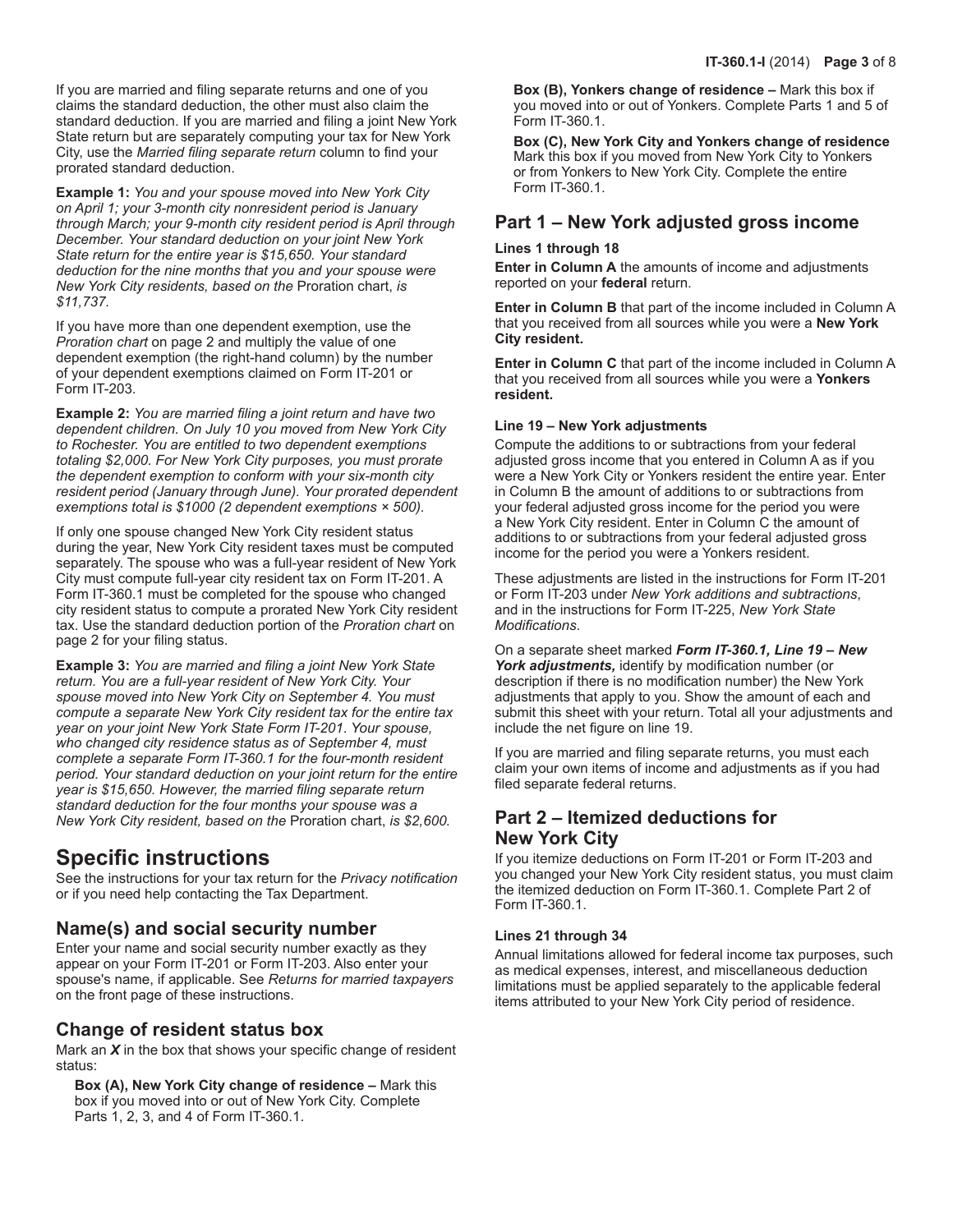#### **Page 4** of 8 **IT-360.1-I** (2014)

In determining these amounts, you may want to recompute federal Schedule A as if your allowable federal itemized deductions and your federal adjusted gross income were limited for federal tax purposes to your period of city residence.

**Enter in Column A** the total itemized deductions that you claimed on Form IT‑201 or Form IT‑203.

**Enter in Column B** the itemized deductions you incurred or paid, determined as if your tax year for federal income tax purposes were limited to the period you were a **New York City resident.**

**Line 31 — State, local, and foreign income taxes (or general sales tax, if applicable) and other subtraction adjustments**

If the amount you reported on Form IT‑360.1, line 18, Column B, is equal to or less than the applicable amount based on your filing status in Table 1 below and you itemized deductions on your federal return, enter the amount of state, local, and foreign income taxes (or general sales tax, if applicable) included on line 22, Column B, and other subtraction adjustments related to those itemized deductions included on line 28, Column B. Other subtraction adjustments are listed in the instructions for Form IT-201-D, *Resident Itemized Deduction Schedule*, or Form IT-203-D, *Nonresident and Part-Year Resident Itemized Deduction Schedule*. If you have a subtraction adjustment for long-term care (item F), complete Worksheet 1 below.

If the amount you reported on Form IT‑360.1, line 18, Column B, is more than the applicable amount based on your filing status in Table 1 below and you itemized deductions on your federal return, you must complete Worksheet 1 (only if you have a subtraction adjustment for item F) and Worksheet 2. Before completing Worksheet 2, you must recompute the *Itemized Deductions Worksheet* found in the instructions for Form 1040, Schedule A. You must recompute that worksheet as if your federal adjusted gross income and your allowable federal itemized deductions were limited for federal tax purposes to your period of New York City residence.

| <b>Filing status</b>                                  | Applicable<br>amount |
|-------------------------------------------------------|----------------------|
|                                                       |                      |
| Married filing joint return 2, or qualifying          |                      |
| widow(er) 5 with a dependent child                    | 305.050              |
|                                                       | 152.525              |
| Head of household 4 (with qualifying person)  279,650 |                      |

#### **Worksheet 1**

#### **Long-term care adjustment**

| on federal Schedule A, line 1, for your                                                                                                            |                                              |
|----------------------------------------------------------------------------------------------------------------------------------------------------|----------------------------------------------|
| 2 Amount from federal Schedule A, line 1, for<br>your period of city residence only  2                                                             |                                              |
| 3 Divide line 1 by line 2 and round the result                                                                                                     |                                              |
|                                                                                                                                                    |                                              |
| 5 Multiply line 3 by line 4. If line 18, Column B, is:                                                                                             |                                              |
| - equal to or less than the applicable amount<br>based on your filing status in Table 1 above,<br>enter here and include in the total for line 31. |                                              |
| more than the applicable amount based on<br>your filing status in Table 1 above, enter here                                                        |                                              |
|                                                                                                                                                    | 1 Amount of long-term care premiums included |

#### **Worksheet 2**

| Deductions Worksheet, line 9 (see line 31                                                                                                                                                                                                                                                                                 | 1                                                                                                                                                                                                                                              |                                                                                                                                                                                                                                                                                                                        |
|---------------------------------------------------------------------------------------------------------------------------------------------------------------------------------------------------------------------------------------------------------------------------------------------------------------------------|------------------------------------------------------------------------------------------------------------------------------------------------------------------------------------------------------------------------------------------------|------------------------------------------------------------------------------------------------------------------------------------------------------------------------------------------------------------------------------------------------------------------------------------------------------------------------|
| Deductions Worksheet, line 3 (see line 31                                                                                                                                                                                                                                                                                 |                                                                                                                                                                                                                                                |                                                                                                                                                                                                                                                                                                                        |
|                                                                                                                                                                                                                                                                                                                           |                                                                                                                                                                                                                                                | $3 -$                                                                                                                                                                                                                                                                                                                  |
| taxes (or general sales tax, if applicable)                                                                                                                                                                                                                                                                               |                                                                                                                                                                                                                                                |                                                                                                                                                                                                                                                                                                                        |
| that are related to total federal itemized<br>deductions included on line 28, Column B.<br>Also include that portion of the deductions<br>under subtraction adjustment E* that is<br>included on lines 19, 27, and 28 of federal<br>Schedule A (for example, contributions) and<br>is also included on line 28, Column B. |                                                                                                                                                                                                                                                |                                                                                                                                                                                                                                                                                                                        |
|                                                                                                                                                                                                                                                                                                                           | 6                                                                                                                                                                                                                                              |                                                                                                                                                                                                                                                                                                                        |
|                                                                                                                                                                                                                                                                                                                           |                                                                                                                                                                                                                                                |                                                                                                                                                                                                                                                                                                                        |
|                                                                                                                                                                                                                                                                                                                           |                                                                                                                                                                                                                                                |                                                                                                                                                                                                                                                                                                                        |
| D and E*, excluding that portion of<br>subtraction adjustment E included in line 5                                                                                                                                                                                                                                        |                                                                                                                                                                                                                                                |                                                                                                                                                                                                                                                                                                                        |
|                                                                                                                                                                                                                                                                                                                           |                                                                                                                                                                                                                                                |                                                                                                                                                                                                                                                                                                                        |
|                                                                                                                                                                                                                                                                                                                           |                                                                                                                                                                                                                                                |                                                                                                                                                                                                                                                                                                                        |
|                                                                                                                                                                                                                                                                                                                           |                                                                                                                                                                                                                                                |                                                                                                                                                                                                                                                                                                                        |
|                                                                                                                                                                                                                                                                                                                           | 1 Enter amount from the federal Itemized<br>2 Fnter amount from the federal Itemized<br>3 Divide line 1 by line 2 and round the result<br>4 Amount of state, local, and foreign <b>income</b><br>11 Add lines 8, 9, and 10. Enter the total on | <b>Subtraction adjustment limitation</b><br>2<br>5 Amount of subtraction adjustments B and C*<br>5<br>9 Enter the amount of subtraction adjustments<br>10 Enter the amount from Worksheet 1, line 5  10<br>* For a description of subtraction adjustments, see the<br>instructions for Form IT-201-D or Form IT-203-D. |

#### **Line 33 – Addition adjustments and college tuition itemized deduction**

**Addition adjustments –** Recompute your addition adjustments as if your allowable New York itemized deductions were limited for New York tax purposes to your New York City resident period. See the instructions for Form IT-201-D or Form IT-203-D, for a list of addition adjustments.

**College tuition itemized deduction –** Recompute your allowable college tuition itemized deduction using only the expenses paid while you were a New York City resident.

- **Form IT-201 filers:** You may claim the college tuition itemized deduction only if you did not elect to claim the college tuition credit. For your New York City resident period **only**, your allowable college tuition itemized deduction will be the recomputed amount on Form IT-272, *Claim for College Tuition Credit or Itemized Deduction*, Part 1, line 3.
- **Form IT-203 filers:** Recompute your allowable college tuition itemized deduction for your New York City resident period using Form IT-203-B, Schedule C, *College tuition itemized deduction worksheet*.

*(continued)*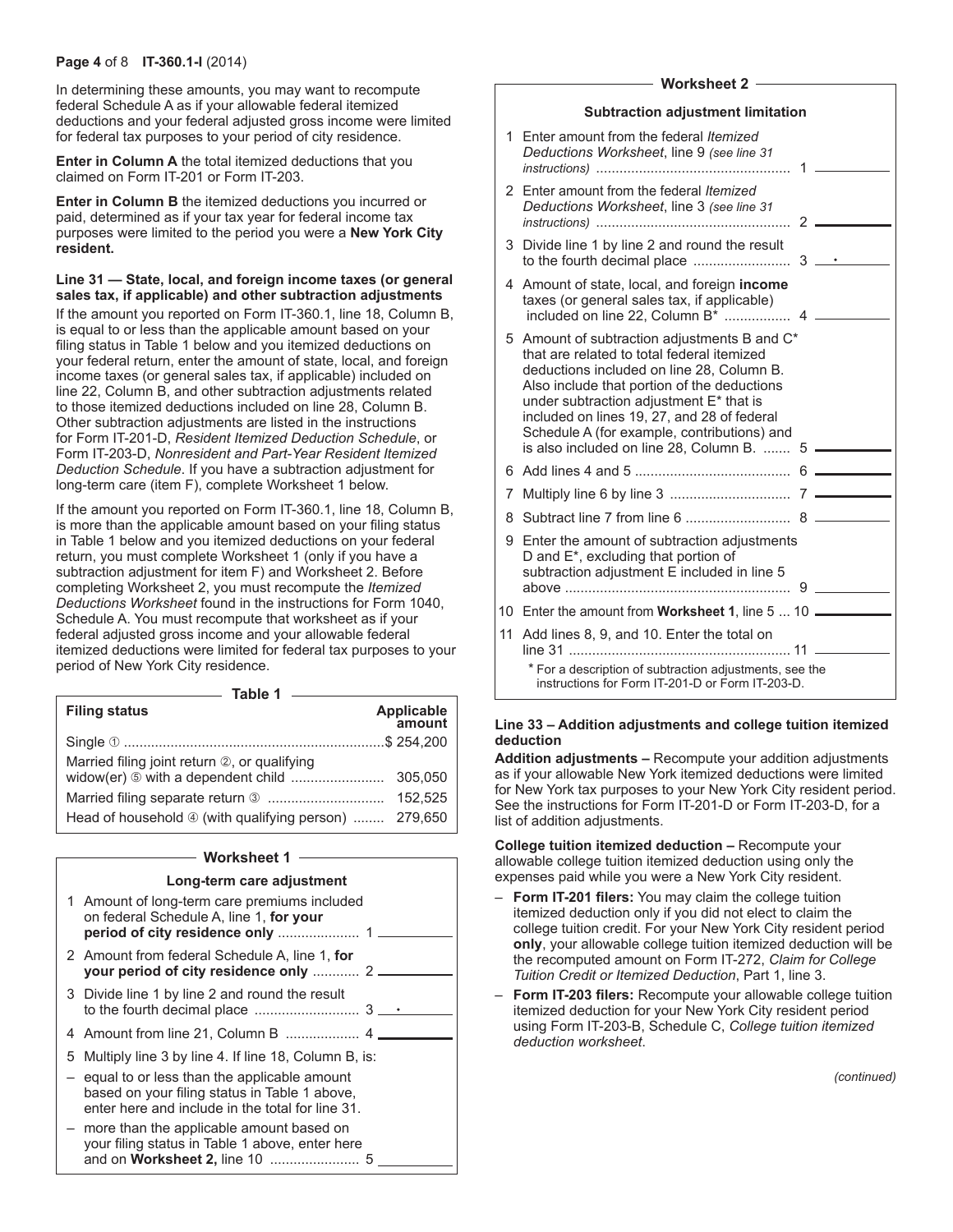**All filers –** Submit a separate sheet with your Form IT-360.1 marked *Form IT-360.1, line 33* showing the amount of each recomputed addition adjustment (identified by item letter) that applies to you and, if applicable, your recomputed college tuition itemized deduction. Combine the recomputed addition adjustments and college tuition itemized deduction (if applicable), and enter the total amount on line 33.

#### **Line 35 – Itemized deduction adjustment**

Enter the amount of your itemized deduction adjustment. If Form IT-360.1, line 20, Column B is:

- \$100,000 or less, enter *0* on Form IT-360.1, line 35.
- more than \$100,000 but not more than \$475,000, complete Worksheet A.
- more than \$475,000 but not more than \$525,000, complete Worksheet B.
- more than \$525,000 but not more than \$1,000,000, enter 50% (.50) of Form IT-360.1, line 34, on line 35.
- more than \$1,000,000 but not more than \$10,000,000, complete Worksheet C.
- more than \$10,000,000, complete Worksheet D.

#### **Worksheet A**

| 1 New York adjusted gross income from<br>Form IT-360.1, line 20, Column B  1                                                                                     |  |
|------------------------------------------------------------------------------------------------------------------------------------------------------------------|--|
| <b>2</b> Filing status $\textcircled{1}$ or $\textcircled{3}$ enter \$100,000; or filing<br>status $\circled{e}$ enter \$150,000; or filing status $\circled{e}$ |  |
| 3 Subtract line 2 from line 1. If line 2 is more<br>than line 1, enter $0$ on Form IT-360.1, line 35.<br>Do not continue with this worksheet  3                  |  |
| 4 Enter the lesser of line 3 or \$50,000  4                                                                                                                      |  |
| 5 Divide line 4 by \$50,000 and round the<br>result to the fourth decimal place  5                                                                               |  |
| 6 Enter 25% (.25) of Form IT-360.1, line 34 , 6                                                                                                                  |  |
|                                                                                                                                                                  |  |
| Enter this amount on Form IT-360.1, line 35.                                                                                                                     |  |

#### **Worksheet B**

| 1 Enter the excess of New York adjusted gross<br>income (Form IT-360.1, line 20, Column B)<br>over \$475,000 (cannot exceed \$50,000)  1 |  |
|------------------------------------------------------------------------------------------------------------------------------------------|--|
| 2 Divide line 1 by \$50,000 and round the<br>result to the fourth decimal place  2                                                       |  |
| 3 Enter 25% (.25) of Form IT-360.1, line 34  3                                                                                           |  |
|                                                                                                                                          |  |
|                                                                                                                                          |  |
| Enter this amount on Form IT-360.1, line 35.                                                                                             |  |

#### **Worksheet C**

| 1 Enter the amount from Form IT-360.1,<br>$\mathbf 1$          |
|----------------------------------------------------------------|
| <b>2</b> Enter 50% (.50) of Form IT-360.1, line 24, Column B 2 |
|                                                                |
| Enter this amount on Form IT-360.1, line 35.                   |

#### **Worksheet D**

| 1 Enter the amount from Form IT-360.1,                         |
|----------------------------------------------------------------|
| <b>2</b> Enter 25% (.25) of Form IT-360.1, line 24, Column B 2 |
|                                                                |
| Enter this amount on Form IT-360.1, line 35.                   |

## **Part 3 – Dependent exemptions**

**Line 39 –** Enter the number of full months you were a New York City resident. Count any period of more than one-half month as a full month; do not count a period of one-half month or less.

**Line 40 –** Use the *Proration chart* on page 2 to determine the prorated value of one dependent exemption for the number of months that you were a resident of New York City.

# **Part 4 – Part-year New York City resident tax**

Complete Part 4 of Form IT‑360.1 to compute your part‑year New York City resident tax.

#### **Line 44 – Resident period standard or itemized deduction**

If you are claiming the standard deduction, enter your prorated standard deduction. See *How to prorate your standard deduction and dependent exemptions* on page 2 of these instructions.

If you are claiming the itemized deduction, enter on line 44 the amount of your itemized deduction from line 36.

**Line 48 –** Compute your part-year New York City resident tax on the amount on line 47 by using the *New York City tax rates* on page 6.

*(continued)*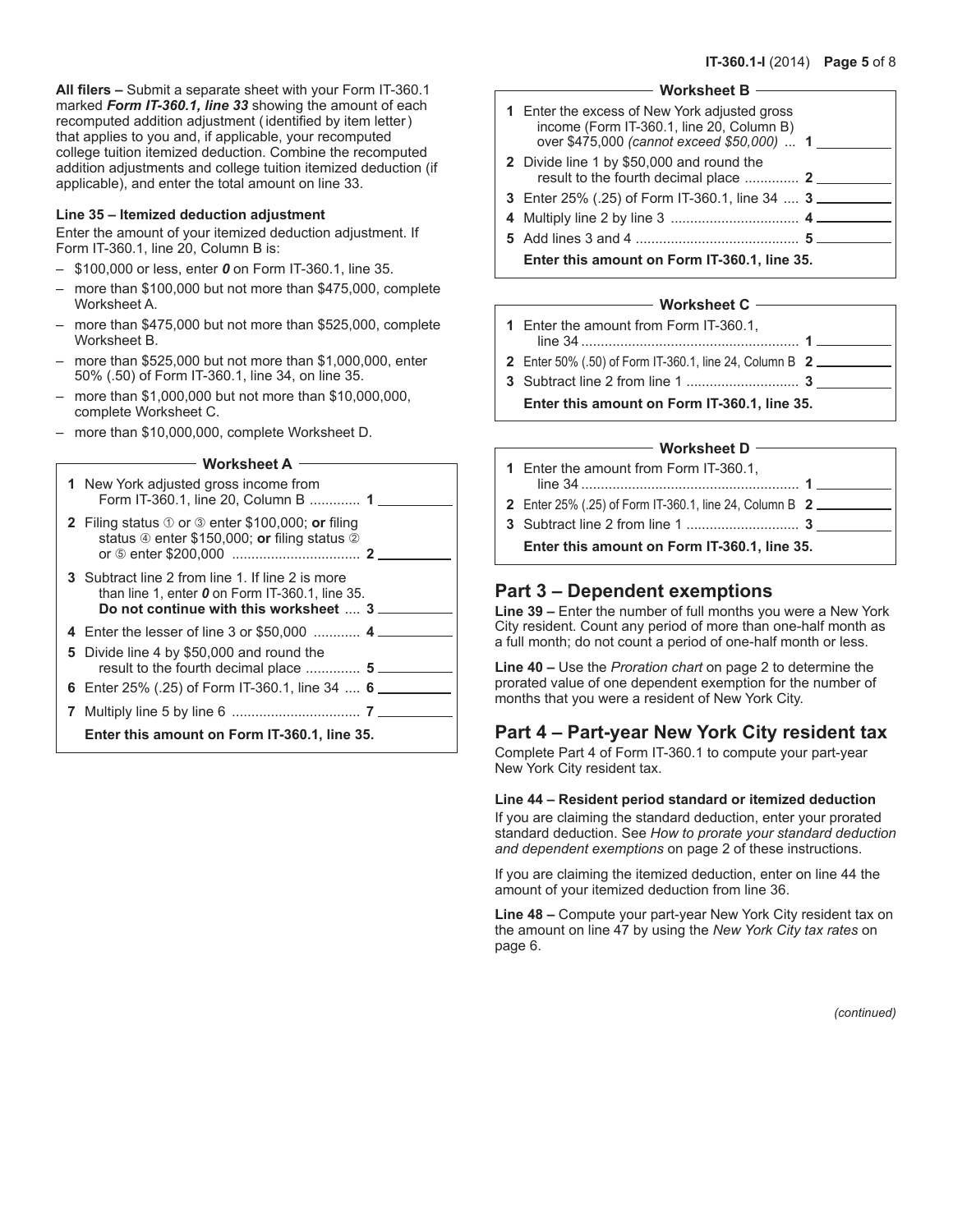#### **New York City tax rates**

| <b>Married filing jointly and qualifying widow(er) – filing status <math>\oslash</math> and <math>\odot</math></b> |                   |                    |             |      |                  |                                  |                  |                              |                              |          |
|--------------------------------------------------------------------------------------------------------------------|-------------------|--------------------|-------------|------|------------------|----------------------------------|------------------|------------------------------|------------------------------|----------|
| If line 47 is:                                                                                                     | over              | but not over       | The tax is: |      |                  |                                  |                  |                              |                              |          |
|                                                                                                                    | 21.600            | \$21.600<br>45.000 | 628         | plus | 2.907%<br>3.534% | of line 47<br>of the excess over |                  |                              |                              | \$21,600 |
|                                                                                                                    | 45.000            | 90,000             | 1.455       | plus | 3.591%           |                                  |                  | $\blacksquare$               | .                            | 45,000   |
|                                                                                                                    | 90.000<br>500,000 | 500.000            | 3.071       | plus | 3.648%           | $\mathbf{H}$                     | <br>$\mathbf{H}$ | $\mathbf{H}$<br>$\mathbf{H}$ | $\mathbf{H}$<br>$\mathbf{H}$ | 90.000   |
|                                                                                                                    |                   |                    | 18.028      | plus | 3.876%           |                                  |                  |                              |                              | 500.000  |

**Single and married filing separately –** filing status  $\odot$  and  $\odot$ 

|                  | -                    |             |      |                  |                                  |                  |              |          |
|------------------|----------------------|-------------|------|------------------|----------------------------------|------------------|--------------|----------|
| l If line 47 is: | but not over<br>over | The tax is: |      |                  |                                  |                  |              |          |
| 12.000           | \$12.000<br>25,000   | 349         | plus | 2.907%<br>3.534% | of line 47<br>of the excess over |                  |              | \$12.000 |
| 25,000           | 50.000               | 808         | plus | 3.591%           |                                  | <br>$\mathbf{H}$ |              | 25,000   |
| 50.000           | 500.000              | 1.706       | plus | 3.648%           |                                  | $\mathbf{H}$     | $\mathbf{H}$ | 50.000   |
| 500.000          |                      | 18.122      | plus | 3.876%           |                                  | $\mathbf{H}$     | $\mathbf{H}$ | 500,000  |

| <b>Head of household – filing status 4</b> |                                             |                                                                                                                                                                                                                                                        |  |  |  |  |  |  |  |  |
|--------------------------------------------|---------------------------------------------|--------------------------------------------------------------------------------------------------------------------------------------------------------------------------------------------------------------------------------------------------------|--|--|--|--|--|--|--|--|
| l If line 47 is:<br>over                   | but not over                                | The tax is:                                                                                                                                                                                                                                            |  |  |  |  |  |  |  |  |
| 14.400<br>30,000<br>60.000<br>500.000      | \$14,400<br>30,000<br>60,000<br>500,000<br> | 2.907%<br>of line 47<br>3.534%<br>\$14,400<br>419<br>of the excess over<br>plus<br><br><br>3.591%<br>30,000<br>970<br>plus<br><br><br>$\mathbf{H}$<br>3.648%<br>60.000<br>2.047<br>plus<br><br>$\mathbf{H}$<br><br>500.000<br>18.098<br>3.876%<br>plus |  |  |  |  |  |  |  |  |

**Line 49 –** Enter on line 49 the total of credits listed below that you are entitled to claim.

#### **New York City household credit**

You qualify to claim this credit if you marked the *No* box at item C on the front page of your Form IT‑201 or Form IT‑203. Use the appropriate table and the notes on page 7 to determine the amount of your New York City household credit to include on line 49.

- Filing status Use *Household credit table 1* on page 7 to find the amount of your New York City household credit.
- Filing status , , or Use *Household credit table 2* on page 7 to find the amount of your New York City household credit.
- Filing status Use *Household credit table 3* on page 7 to find the amount of your New York City household credit.

If you are married and filing a joint New York State return but are separately computing your tax for New York City, use *Household credit table 3* on page 7 to find the amount of your New York City household credit.

If you change your New York City resident status during the tax year, the New York City household credit has to be prorated based on the number of full months you spent as a resident.

**Example 1:** *You are single and moved into New York City on June 29. Your federal adjusted gross income for the entire year is \$11,000. This entitles you to a New York City household credit of \$10 which you must prorate for your resident period. To prorate your credit for your six-month resident period, multiply \$10 by 6/12 and include the result (\$5) on line 49 of Form IT-360.1.*

**Example 2:** *You are married and filing separate returns. You moved out of New York City on May 9, and your spouse moved out on August 30. Your combined federal adjusted gross income for the entire year is \$14,500. You and your spouse have one dependent child, and therefore claim a total of three federal* 

*exemptions. You are each entitled to a \$45 New York City household credit. You must prorate it as follows:*

|                                      | You | Your<br>spouse |
|--------------------------------------|-----|----------------|
| New York City household credit  \$45 |     | \$45           |
| Resident period of four months       |     |                |
| Resident period of eight months      |     | \$30           |

*You and your spouse must each enter your prorated New York City household credit on line 49 of your separate Forms IT-360.1.*

#### **Accumulation distribution credit**

If, during the period that you resided in New York City, you received an accumulation distribution as a beneficiary of a trust, you may be allowed an accumulation distribution credit for your share of:

- NYC income taxes paid by the trust,\* and
- any income tax imposed on the trust by another state, political subdivision within that state, or the District of Columbia on income sourced to the other jurisdiction.\* However, this credit cannot be more than the percentage of NYC tax due determined by dividing the portion of the income taxable to the trust in the other jurisdiction and taxable to the beneficiary in NYC by the beneficiary's total NYC income.

The credit may not reduce your tax due to an amount less than would have been due if the accumulation distribution was excluded from your New York AGI. Submit a copy of the computation of your New York State accumulation distribution credit.

\* These amounts should be provided to you by the trust.

If you are also entitled to claim the New York City household credit, enter the total of the two credits on line 49.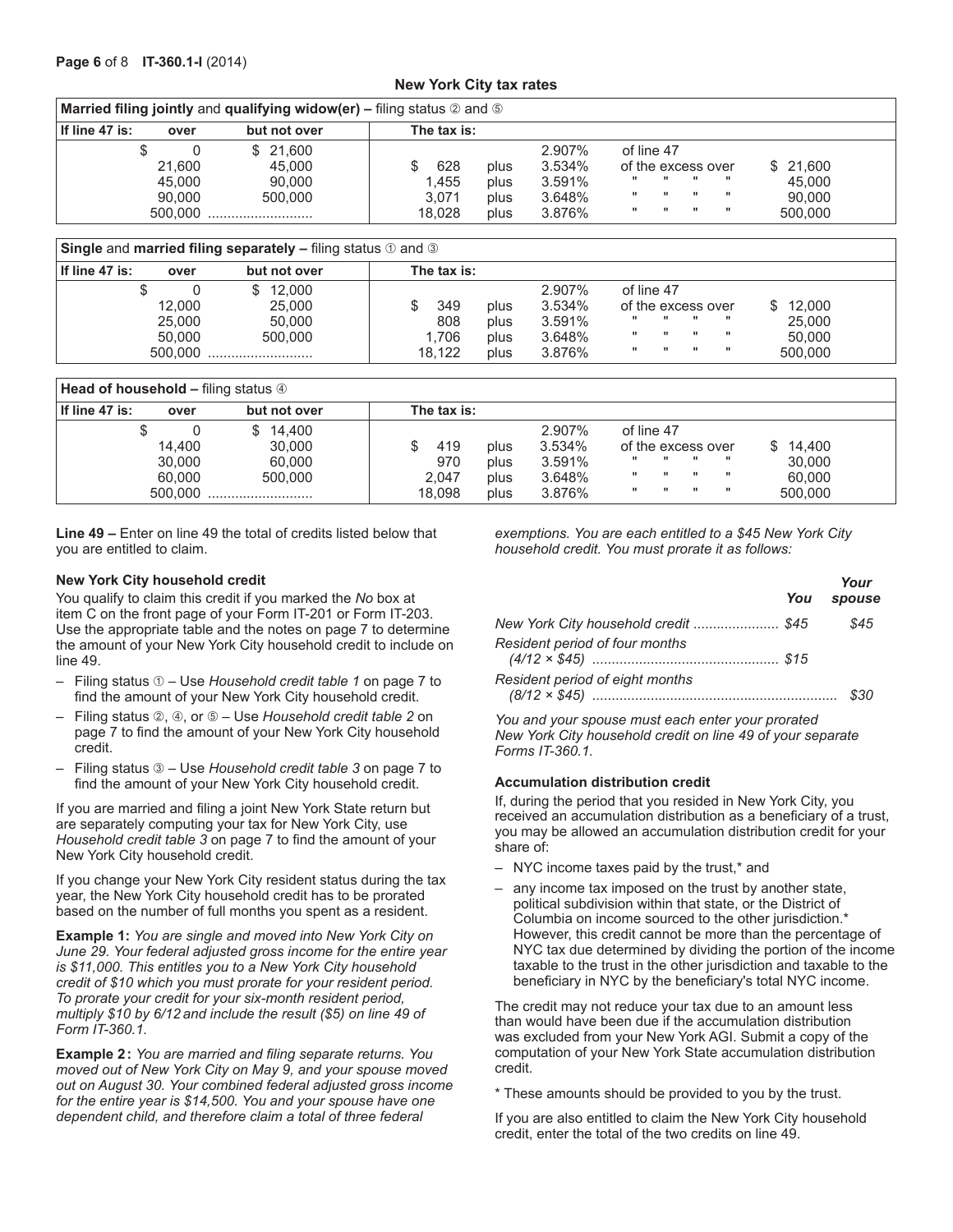|                                                                  | New York City household credit table 1<br>Filing status 10 only (Single) |                                                                          |
|------------------------------------------------------------------|--------------------------------------------------------------------------|--------------------------------------------------------------------------|
| If your FAGI (see Note 1) from Form IT-201<br>or Form IT-203 is: |                                                                          |                                                                          |
| over                                                             | but not over                                                             | enter on Form IT-360.1, line 49:                                         |
|                                                                  |                                                                          | \$15                                                                     |
|                                                                  |                                                                          | 10                                                                       |
| 12.500                                                           |                                                                          | No credit is allowed; do not make<br>an entry on Form IT-360.1, line 49. |

|                                                                  | New York City household credit table 2 -<br>Filing status $\oslash$ , $\oslash$ and $\oslash$ |      |                                                                                                                                                                      |    |     |     |     |     |                                                                       |  |
|------------------------------------------------------------------|-----------------------------------------------------------------------------------------------|------|----------------------------------------------------------------------------------------------------------------------------------------------------------------------|----|-----|-----|-----|-----|-----------------------------------------------------------------------|--|
| If your FAGI (see Note 1) from Form IT-201<br>or Form IT-203 is: |                                                                                               |      | And the number of exemptions listed on Form IT-201,<br>item H (Form IT-203, item I) plus one for you (and one<br>for your spouse if Married filing joint return) is: |    |     |     |     |     |                                                                       |  |
|                                                                  |                                                                                               |      |                                                                                                                                                                      |    |     |     |     |     | 1 2 3 4 5 6 7 7 (see Note 3)                                          |  |
| over                                                             | but not over                                                                                  |      | Enter on Form IT-360.1 line 49:                                                                                                                                      |    |     |     |     |     |                                                                       |  |
|                                                                  |                                                                                               | \$30 | 60                                                                                                                                                                   | 90 | 120 | 150 | 180 | 210 | 30                                                                    |  |
|                                                                  | 17.500                                                                                        | 25   | 50                                                                                                                                                                   | 75 | 100 | 125 | 150 | 175 | 25                                                                    |  |
|                                                                  | 20,000                                                                                        | 15   | 30                                                                                                                                                                   | 45 | 60  | 75  | 90  | 105 | 15                                                                    |  |
|                                                                  | 22,500                                                                                        | 10   | 20                                                                                                                                                                   | 30 | 40  | 50  | 60  | 70  | 10                                                                    |  |
| 22.500                                                           |                                                                                               |      |                                                                                                                                                                      |    |     |     |     |     | No credit is allowed; do not make an entry on Form IT-360.1, line 49. |  |

|                                                                                                                                                                                                                                                       | -New York City household credit table 3 (see <i>Not</i> e 5)-<br>Filing status 3 only (Married filing separate return) |      |  |    |                                  |  |    |    |    |     |                                       |
|-------------------------------------------------------------------------------------------------------------------------------------------------------------------------------------------------------------------------------------------------------|------------------------------------------------------------------------------------------------------------------------|------|--|----|----------------------------------|--|----|----|----|-----|---------------------------------------|
| If your FAGI (see Note 4) from Form IT-201<br>And the number of exemptions (from both returns)<br>or Form IT-203 (total from both returns) is:<br>listed on Form IT-201, item H (Form IT-203, item I)<br>plus one for you and one for your spouse is: |                                                                                                                        |      |  |    |                                  |  |    |    |    |     |                                       |
|                                                                                                                                                                                                                                                       |                                                                                                                        |      |  |    |                                  |  |    |    |    |     | 1 2 3 4 5 6 7 $7^{over}$ (see Note 3) |
| over                                                                                                                                                                                                                                                  | but not over                                                                                                           |      |  |    | Enter on Form IT-360.1, line 49: |  |    |    |    |     |                                       |
|                                                                                                                                                                                                                                                       | \$15,000                                                                                                               | \$15 |  | 30 | 45                               |  | 60 | 75 | 90 | 105 | 15                                    |
|                                                                                                                                                                                                                                                       | 17.500                                                                                                                 | 13   |  | 25 | 38                               |  | 50 | 63 | 75 | 88  | 13                                    |
|                                                                                                                                                                                                                                                       | 20,000                                                                                                                 | 8    |  | 15 | 23                               |  | 30 | 38 | 45 | 53  | 8                                     |
|                                                                                                                                                                                                                                                       | 22,500                                                                                                                 | 5    |  | 10 | 15                               |  | 20 | 25 | 30 | 35  | 5                                     |
| 22,500<br>No credit is allowed; do not make an entry on Form IT-360.1, line 49.                                                                                                                                                                       |                                                                                                                        |      |  |    |                                  |  |    |    |    |     |                                       |

**Use these notes for New York City household credit tables 1, 2, and 3**

**Note 1** For most taxpayers, federal adjusted gross income (FAGI) is the amount from Form IT-201, line 19, or Form IT-203, line 19, *Federal amount* column. However, if on your NYS return you entered special condition code *A6* (for Build America Bond (BAB) interest), your FAGI is the line 19 amount minus any BAB interest that was included in the line 19 amount.

**Note 2** This amount could be *0* or a negative number.

**Note 3** For each exemption over 7, add the amount in this column to the column 7 amount.

- **Note 4** For most taxpayers, federal adjusted gross income (FAGI) is the amount from Form IT-201, line 19, or Form IT-203, line 19, *Federal amount* column. However, if on your NYS return(s) you or your spouse entered special condition code *A6* (for Build America Bond (BAB) interest), your FAGI is the line 19 amount minus any BAB interest that was included in the line 19 amount. If your spouse was not required to file a NYS return, use your spouse's FAGI as reported on his or her federal return (minus any BAB interest included in that amount).
- **Note 5** Credit amounts have been rounded.